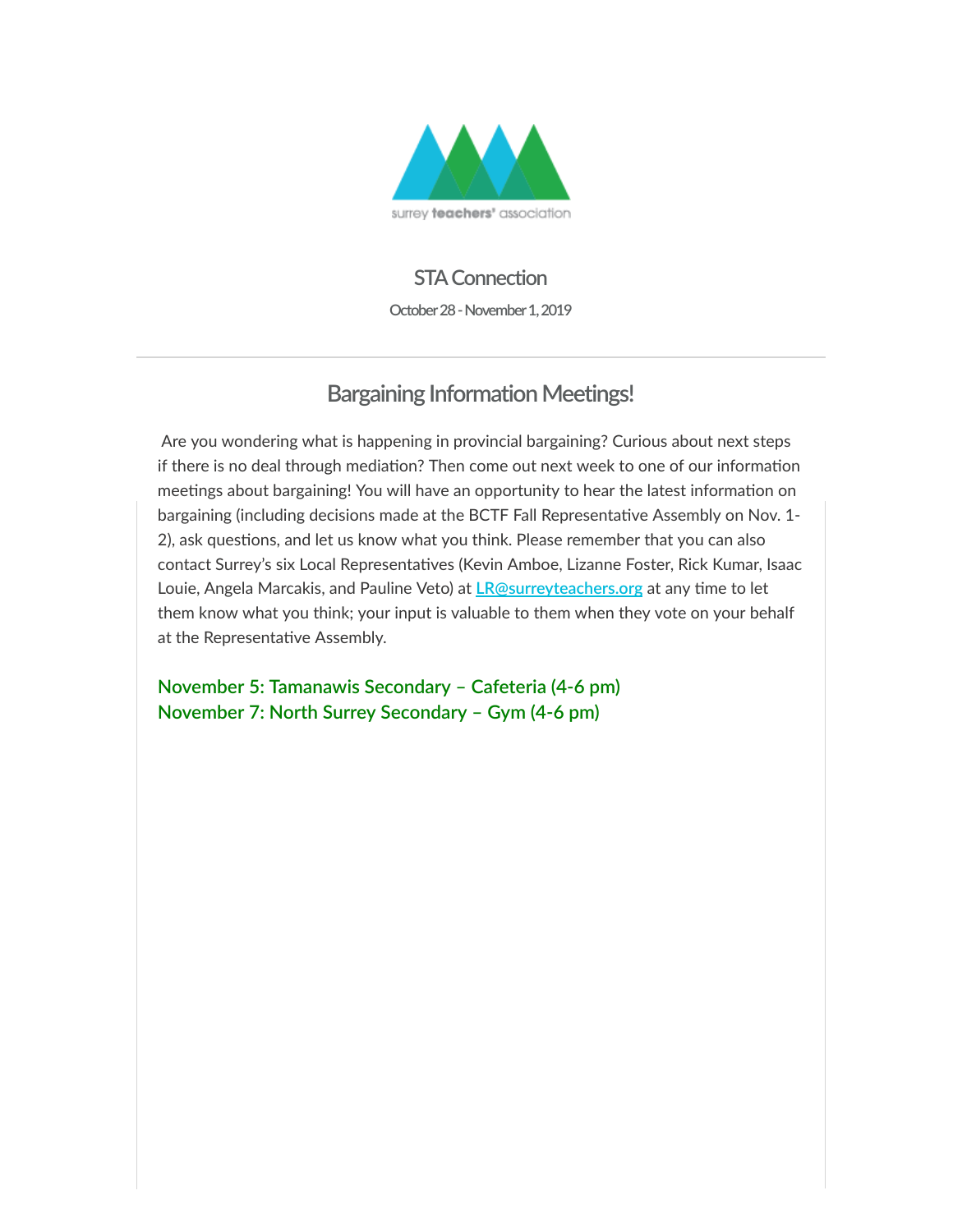

 $The plan for each meeting is as follows:$ 

- 3:30 Information will be available and conversations with executive members
- 4:00 In-committee Presentation will begin
- 5:00 Questions and Answer Period
- 6:00 Wrap Up

Hope to see you there!

**#RedforBCED- OnWednesdays,WeWearRed**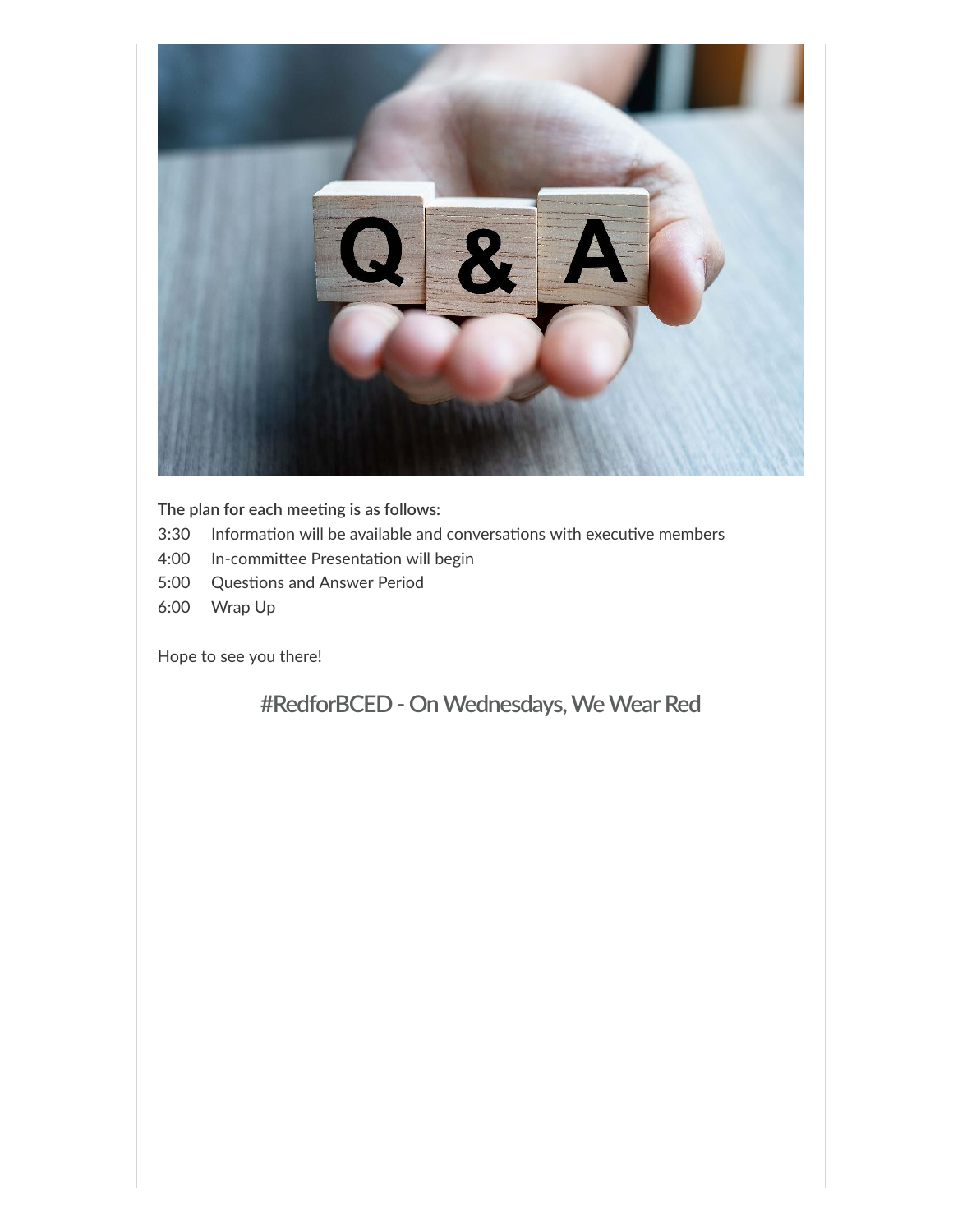

Surrey Teachers are wearing red on Wednesdays to stand together for a fair deal. This action has been used effectively by our American colleagues in their struggle for better working and learning conditions, and for fair salaries.

If students ask why you are wearing red, please say only that it is to show support for public education. It is important that you not discuss anything about bargaining with students.

Please post your pictures on Facebook, Twitter, and Instagram using the hashtag #RedforBCED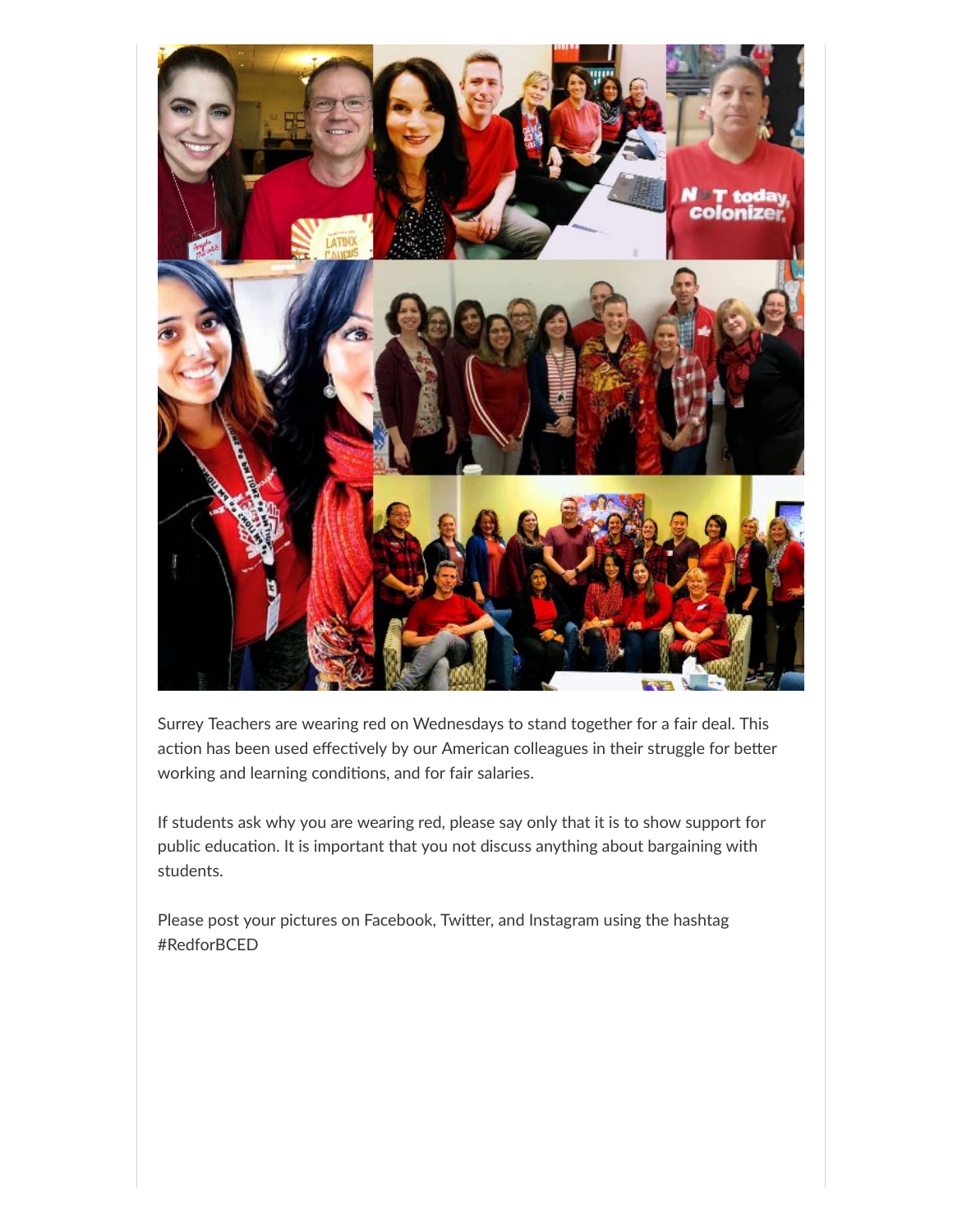

#### STA'S INDIGENOUS EDUCATION COMMITTEE PRESENTS ITS 4TH ANNUAL YUS素LTHUT, "TO SHINE A LIGHT **ON IT" CONFERENCE**



# **A DAY OF INDIGENOUS EVERYTHING**

- · Hot lunch included
- Many academic and experiential workshops
- · Indigenous Dancers, Singers, Speakers, Giveaways, and much, much more!

Guest speaker **CHARLENE BEARHEAD** 

# FRIDAY. **NOVEMBER 8TH, 2019** 8:30 AM - 2:30 PM

MORE

Oueen Elizabeth Secondary 9457 King George Blvd., Surrey

#### Registration

- · Free to all STA members
- · \$100 registration fee for
- all out-of-district teachers and admin
- . \$25 registration fee for
- CUPE members and student teachers

#### Register at toshinealightonit2019.eventbrite.ca

For further details, contact Carolyn Sousa at sousa\_c@surreyschools.ca

#### This is a scent-free event

**CIRD** 

**[Register Now](https://surreyteachers.us20.list-manage.com/track/click?u=37ec644ae87e34b54b3912660&id=c18c8b9dcf&e=7261da6bdb)**

### **BC makes history - 1st province to implement UNDRIP!**

We are very excited to note that last week, BC made history as the first province to introduce a bill implementing the United Nations Declaration on the Rights of Indigenous Peoples (UNDRIP). "With this legislation, the government of British Columbia has taken a significant step forward on the path towards truth and reconciliation in our province," said BCTF President Teri Mooring. "As teachers, we often witness the devastating impacts of residential schools and intergenerational trauma upon our colleagues, students and their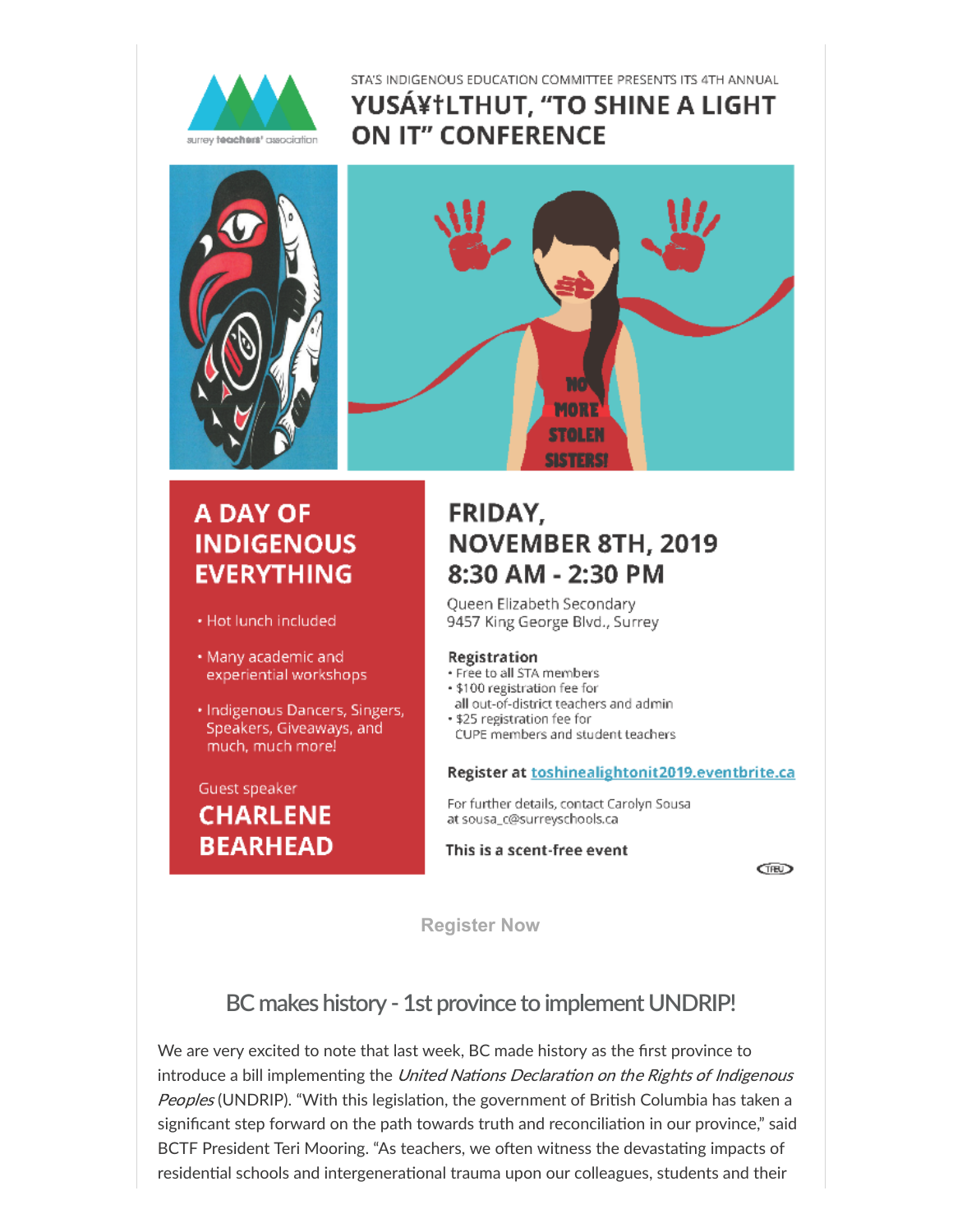families. Working to make the principles enshrined in the Declaration come alive in our schools and society is one of the most significant contributions we can make to future generations of British Columbians—both Indigenous and non-Indigenous." Indigenous rights are human rights. We look forward to supporting any educational aspects of UNDRIP and continuing our actions for reconciliation.

### **Changes to Extended Health Benefits for TTOCs**

In response to a recent arbitration regarding extended health benefits (EHB), BCPSEA has unilaterally created a new provincial plan specifically for TTOCs. This plan is administered by Pacific Blue Cross (PBC) and is only for TTOCs and not contract teachers. While the new plan provides the same coverage as the regular provincial plan, the BCTF is concerned that the new plan for TTOCs contains changes to premiums and additional restrictive terms.

Despite our concerns, because there is a **deadline of October 31** to apply to PBC for coverage, it is very important that TTOCs submit their application forms as soon as possible and arrange to remit payment directly to PBC. Any late applicants have to provide evidence of good health and may be denied EHB coverage due to medical conditions. See the attached documents for more information.

## **Are you interested inPolitics?**

Do you care about what your local politician is saying about teachers in their caucus? Are you the type of person who would like to have regular contact with your local MLA to discuss teachers' work? We need classroom teachers to help us with this ongoing dialogue with MLAs. Do you live in Surrey? We are building a team of teachers who live (ideally) in each of the nine Surrey constituencies.

**In parcular, we need people for:**

- Surrey Newton
- Surrey Green-Timbers
- Surrey Whalley
- Surrey Cloverdale
- South Surrey
- Surrey White Rock

This is not signing up to be on a committee; you will commit to do this lobbying for a couple of years, and there will be training. Please contact Julia at **[1vp@surreyteachers.org](mailto:1vp@surreyteachers.org)** to indicate your interest.

### **Opportunities for Members: BCTF Committees**

- **CASJ Antiracism Action Group**
- **CASJ [Environmental](https://surreyteachers.us20.list-manage.com/track/click?u=37ec644ae87e34b54b3912660&id=a2b3361064&e=7261da6bdb) Justice Action Group**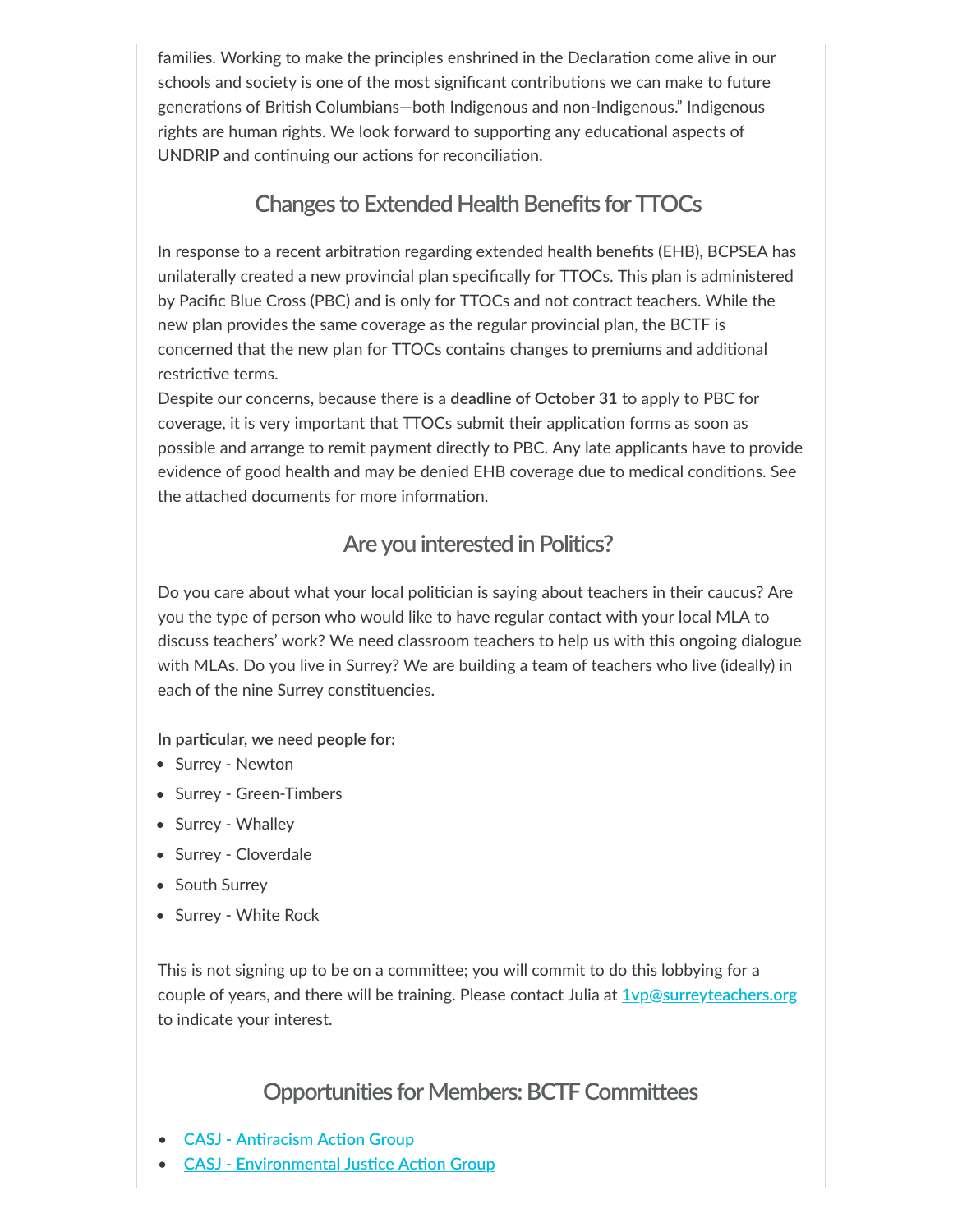



 $T$ his year's theme for the Cross Border Conference is "Leaping into Action: Teachers Rise for Climate Justice". The conference will take place at Kwantlen Park Secondary (10441 132 St, Surrey, BC) on February 29, 2020.

The climate crisis can be overwhelming given its complexity and seriousness. In the face of this existential threat, it's no wonder that many people choose to shut down when the topic arises. For teachers, however, denial is not an option. In our classrooms, we have students in front of us who need to know how to prepare for the alarming future in front of us all. They need to know what to prioritize as they face a future of unprecedented changes.